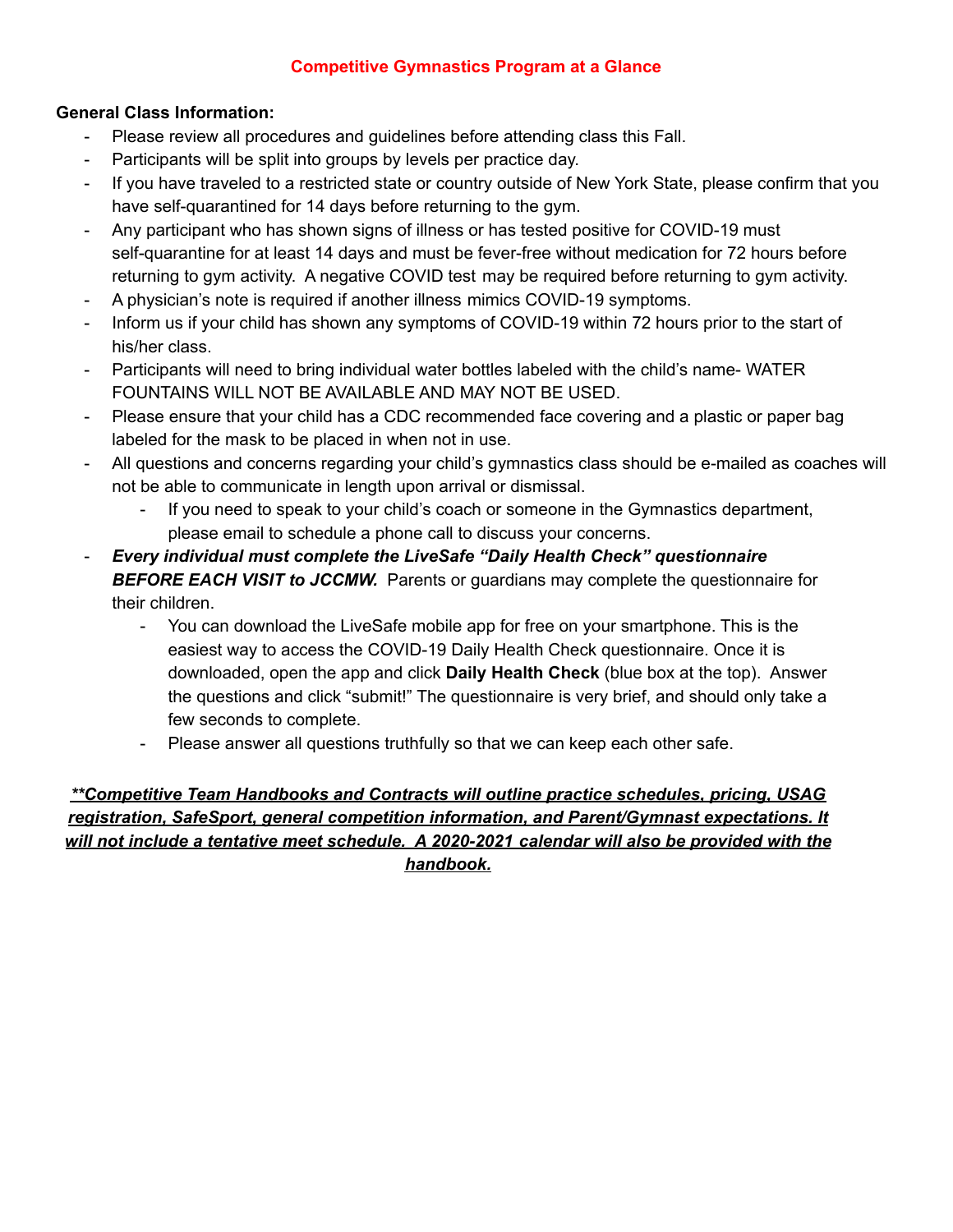### **Arrival Guidelines:**

- Participants arrive for class in the main entrance at the designated drop-off location.
- PARENTS/GUARDIANS WILL NOT BE ALLOWED IN THE BUILDING.
- Children must be dropped off with the JCC staff at the door.
- Your LiveSafe Daily Health Check Questionnaire will be checked.
	- **A Green Check means that you are welcome to enter JCCMW.**
		- When you enter via the Main Entrance, a staff member will check your LiveSafe questionnaire results and confirm you received a green checkmark.
		- Then, the staff member will conduct a no-touch temperature scan for each person in your party. If anyone has a temperature of 99.9 degrees or lower, you will be given a "green light" to enter.
	- **A Red X means that you are NOT permitted to enter.**
		- The child will be expected to leave the premises and self-quarantine for 14 days, including 72 hours of being fever-free without medication before returning
- Masks must be worn while entering and exiting the building and the gym and in all communal areas.
- After clearance, participants will proceed to enter the gym via the gymnasium stairwell following the staff's instructions.
- All participants will be given hand sanitizer before entering the gym.

## **During class:**

- Upon approaching the gym via the gymnasium stairwell, participants will remove shoes and follow the marked path to their cubby.
	- Attendance will be taken upon entering the gym
	- Gymnasts should proceed to their own cubbies.
	- All belongings should be placed in your gym bag and/or in the cubby.
- Gymnasts will return to the walking path to find their assigned space to stretch.
- After warm-up, gymnasts will follow their assigned coach to their first rotation.
- A designated placemat for water bottles will be available at every event in order to keep participants from straying from their group throughout the class.
- Rotations will vary from day to day and week to week, at first.
	- This will allow as few groups as possible to participate in each event throughout one practice session.
	- This will also allow to more time to clean and disinfect in between rotations
- A cool down will happen at the end of every practice before preparing for dismissal.

# **Dismissal Guidelines:**

- Dismissal will take place at the main entrance at the designated gymnastics pick-up location.
- PARENTS/GUARDIANS WILL NOT BE ALLOWED IN THE BUILDING.
- Participants are required to wear masks while exiting the building.
- Once the children have collected all of their belongings from the cubbies, each coach will walk their designated group outside for pickup.
- Participants will exit the gym via the door closest to the fitness studio.
- Coaches will lead the kids out of the building via the fitness door and walk to the designated pick-up location at the main entrance.
- Coaches will confirm that the whole group has been picked-up by a parent/guardian.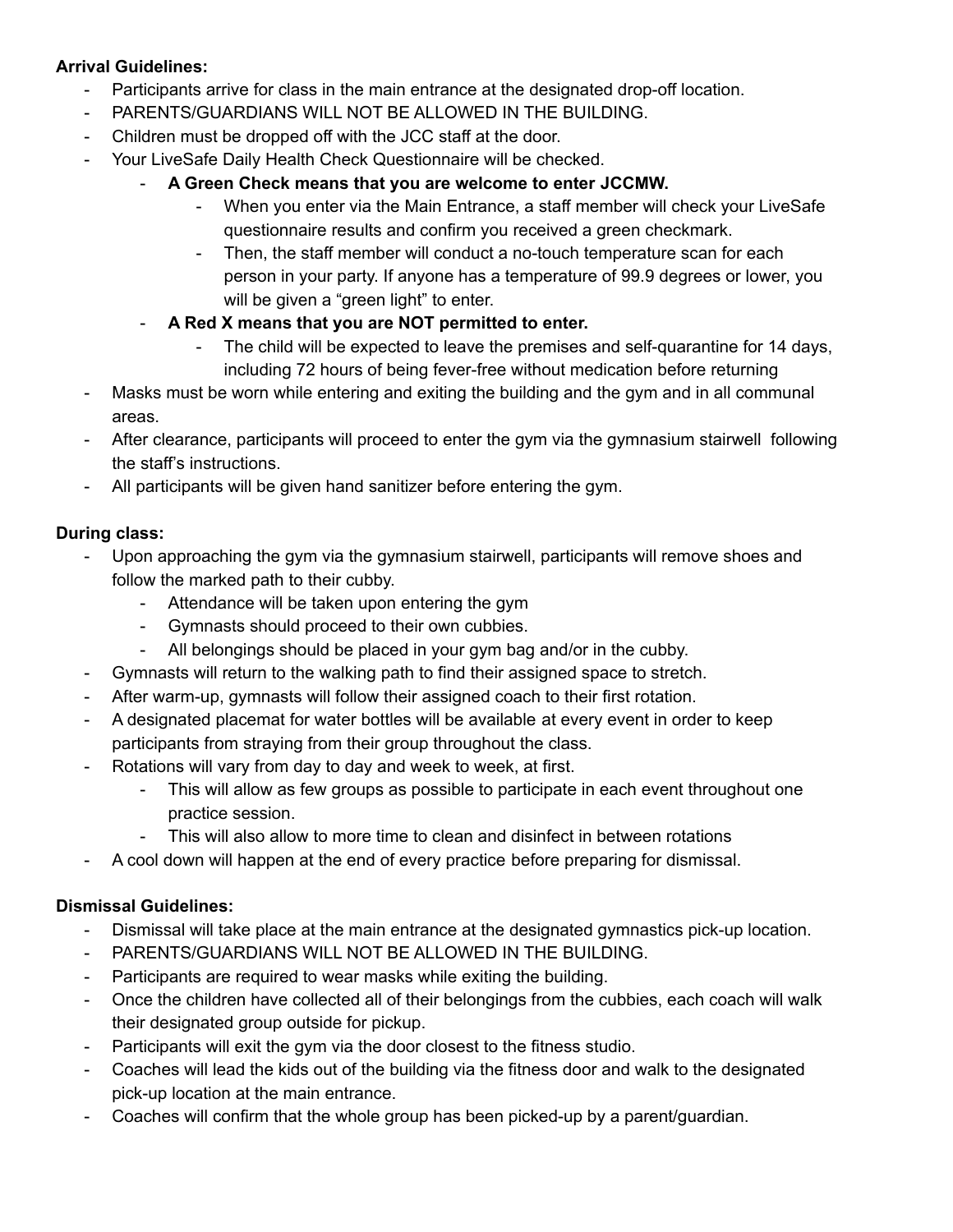#### **Re-Integration procedures for competitive gymnastics practices:**

\*The gym will be cleaned and sanitized between each class throughout the day. Equipment will be wiped down as necessary in between rotations.

\*The gym will be deep cleaned at the end of each practice to prepare for the next morning. \*Gymnasts will be split up into groups per day.

\*There will be no scheduled breaks during practice; gymnasts will bring water bottles to each event.

\*The first week back in the gym will consist of assessing the gymnasts' physical and mental health. This will help us determine rotations by level per day.

\*In the weeks to follow, we will gradually begin our yearly plan, which will focus on gaining back strength and flexibility that will be crucial to having a successful and safe year.

\*\*Please note that practice schedules, rotations, etc. may change as CDC and USA Gymnastics guidelines change.

## *Flexibility/Conditioning*

- This will be a very important aspect of starting back up. Flexibility and Conditioning will likely be a station at every event for at least the first couple of months in addition to conditioning for warm-up and flexibility for cool down.
- We will minimize the use of additional equipment and accessories.
- Flexibility and Conditioning should also be done at home in order to get the most out of your week.

# *Vault*

- While all vault stations will be used by a whole group during one rotation, they will be socially distant and kept sanitized.
- Partner work will be eliminated.
- Sanitize hands and feet before rotating to balance beam.

### *Uneven Bars*

- Gymnasts will be required to *provide their own chalk in their own chalk bags* (can be ziploc or *see below)*. Remind your gymnast to let you, as the parent, know if they need to restock their chalk supply.
	- <https://www.ten-o.com/Covid19-Products.html>
	- <https://www.gkelite.com/products/gk50>
	- <https://www.trainlikesimone.com/products/personal-chalk-bag-1>
	- Amazon has many options, as well
- Individual chalk bags may be kept in individual cubbies and should only be brought to bars during their bar rotation.
- Chalk will only be available in limited quantities in the gym office should someone need it on occasion.
- Gymnasts who have grips will be required to *bring their own spray water bottle and a grip brush in addition to their grips and chalk bags.*
- While all bar stations will be used by a whole group during one rotation, they will be socially distant and kept sanitized.
- Partner work will be eliminated.

# *Balance Beam*

- Sanitize hands and feet before rotating to balance beam.
- Max two gymnasts on a beam at one time will be allowed.
- While all beam stations will be used by a whole group during one rotation, they will be socially distant and kept sanitized.
- Partner work will be eliminated.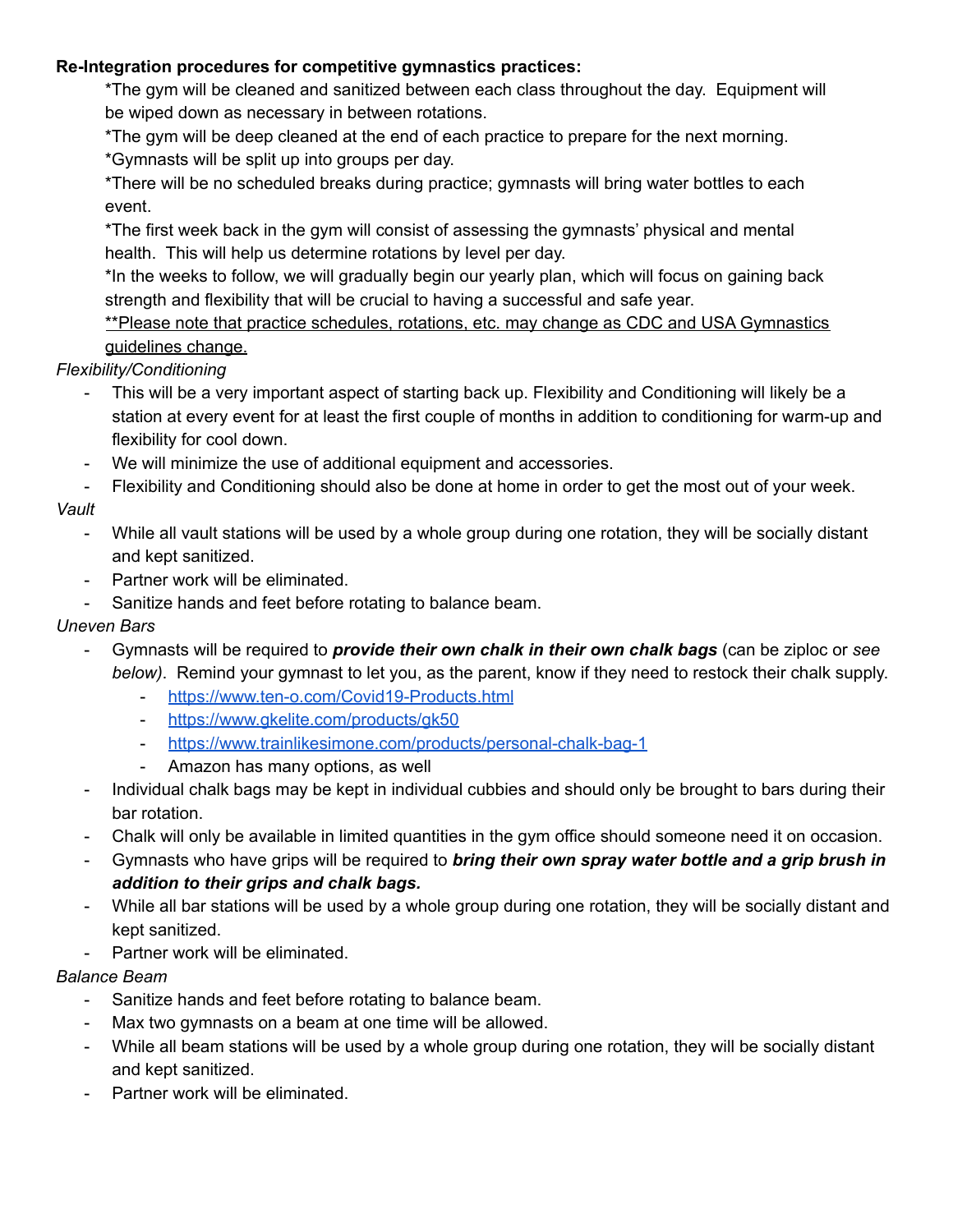## *Floor*

- Running during warm-up or conditioning will be monitored so that one gymnast runs behind another.
- Floor lanes are 6 feet wide. This will be our guideline for spacing the gymnasts during warm-up and for any event that is taking place on the floor.
	- For floor lines- gymnasts will be spaced out along the wall and on the velcro lines and should wait until the gymnast in front of them is about halfway down the lane before starting their turn.
	- While all floor stations will be used by a whole group during one rotation, they will be socially distant and kept sanitized.
- Partner work will be eliminated.

# *Tumble Trak*

- Sanitize hands and feet before rotating to Tumble Trak.
- Gymnasts will take turns one at a time.
- If Tumble Trak is a station of its own, gymnasts will wait their turns on socially distant spaces.
- Tumble Trak may be incorporated into another event. In this case, it will be another station at that event.
- Partner work will be eliminated.

# *Dance Studio*

- Gymnasts will report directly to their assigned dance studio at their scheduled time.
	- There will be no congregating in the dance lobby or in the dressing rooms, which will be closed.
- The bathroom in the dance wing will not be available for gymnasts. Locker room bathrooms should be used before heading to the dance studio.
- Gymnasts should bring their ballet shoes and water bottles to the studio when proceeding from the gym.
- Level 2 gymnasts will attend dance before the rest of the competitive gymnasts arrive for practice. They will follow the same arrival protocols before making their way to the studio. An instructor will bring them back down to the gym for the remainder of practice.
	- All other levels will be dismissed after returning to practice or immediately following cool down from the gym.
- There will be no congregating in the dance studio lobby. Groups should go directly to their studio at the start of their class.
- Dressing rooms, water fountains and the bathroom at the bottom of the stairs will not be accessible during dance.
- Designated gymnastics bathrooms should be used before going to the studio.
- Water bottles may be brought into the dance studio.
- Gymnasts will attend dance in their same groups from the gym.
- *- Ballet shoes or ½ turn shoes will be required for dance.*
	- Any style ballet shoe you prefer is acceptable.
		- [https://www.discountdance.com/dancewear/search-results/page1?&skey=ballet+shoes&](https://www.discountdance.com/dancewear/search-results/page1?&skey=ballet+shoes&search=true&SortOrder=R&SID=1481795177&Shop=Style&NewSortOrder=R) [search=true&SortOrder=R&SID=1481795177&Shop=Style&NewSortOrder=R](https://www.discountdance.com/dancewear/search-results/page1?&skey=ballet+shoes&search=true&SortOrder=R&SID=1481795177&Shop=Style&NewSortOrder=R)
	- Either of these  $\frac{1}{2}$  turn shoes styles are acceptable.
		- [https://www.discountdance.com/dancewear/style\\_H064W.html?pid=28049&Shop=Style&](https://www.discountdance.com/dancewear/style_H064W.html?pid=28049&Shop=Style&&skey=turn+shoes&search=true&SortOrder=R&SID=1481794195) [&skey=turn+shoes&search=true&SortOrder=R&SID=1481794195](https://www.discountdance.com/dancewear/style_H064W.html?pid=28049&Shop=Style&&skey=turn+shoes&search=true&SortOrder=R&SID=1481794195)
		- [https://www.discountdance.com/dancewear/style\\_S0639SL.html?pid=24432&Shop=Styl](https://www.discountdance.com/dancewear/style_S0639SL.html?pid=24432&Shop=Style&&skey=turn+shoes&search=true&SortOrder=R&SID=1481794592) [e&&skey=turn+shoes&search=true&SortOrder=R&SID=1481794592](https://www.discountdance.com/dancewear/style_S0639SL.html?pid=24432&Shop=Style&&skey=turn+shoes&search=true&SortOrder=R&SID=1481794592)
	- These styles can also be found at Repertoire Dance in Scarsdale
	- Toe Undies will no longer be an option.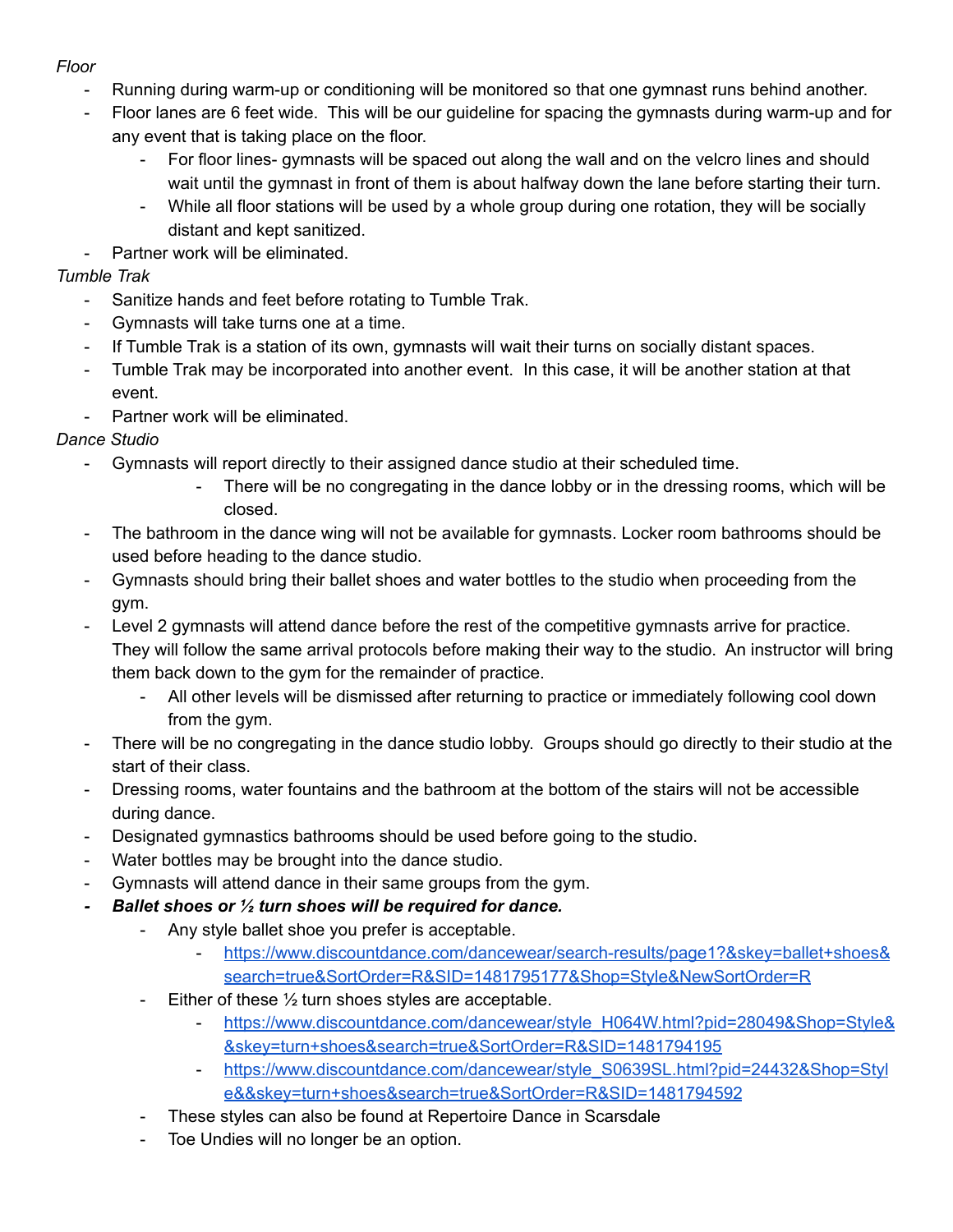#### **Rules of the gym:**

- Respect the coaches, your teammates and the gym itself.
- Hair must be tied back, out of the gymnast's face
	- For general gymnastics safety, and to keep the gym extra clean, please be sure that the gymnast's hair is pulled back tightly and securely for every practice
- Practice leotards must be worn to every practice.
- No jewelry should be worn in the gym, especially dangling earrings, bulky bracelets or necklaces of any kind
- There is no food or drink allowed in the gym, with the exception of a water bottle.
- Participants should take their water bottles with them to each event. Water fountains will be closed.
- Follow the walking paths, and try not to stray from your event.
- Wait your turn on marked, socially distant spaces, when specified.
- Stay with your group and coach for each rotation
- While bathrooms will be accessible, we are only allowing 2 gymnasts to use the facilities at one time.
- Cubbies for storage of personal belongings:
	- Cubbies will remain labeled by name and organized in order to minimize the amount of children in one space at a time.
	- Gymnasts should bring their gym bag to practice everyday and take it home at the end of each night. Items that should be in their gym bag:
		- Water bottle, Plastic or paper bag for mask storage, Hand sanitizer, necessary medical supplies
		- Leave space for shoes and clothes in your bag.
	- Items that may remain in each gymnast's cubby:
		- Extra chalk, chalk bag, (*grips, spray water bottle and grip brush*), tape, pre-wrap, Hand sanitizer, Ballet shoes/Turn shoes
	- Jackets and all outerwear will need to fit inside each cubby or bag as well.
	- Anything left in the surrounding areas will be disposed of each night, unless labeled with gymnast's name.
- As much as we want to support each other and share our accomplishments with our friends, high fives and hugs will not be allowed. Let's limit our excitement to elbow taps and air fives.
- Stay safe and have fun!